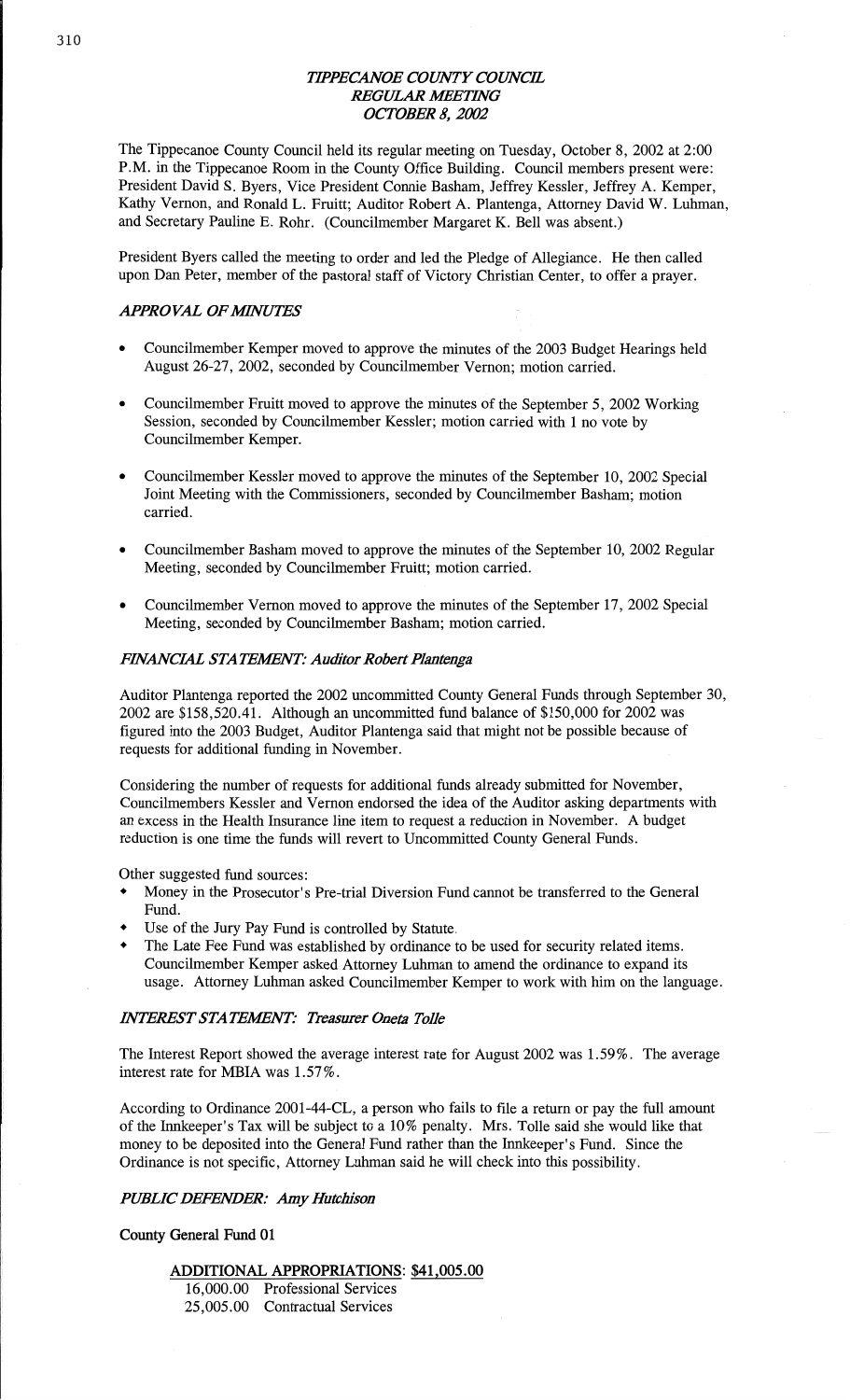## **ADDITIONAL APPROPRIATION: \$9,000.00**

9,000.00 Professional Services

Auditor Plantenga noted **that** \$10,000 for **Professional** Services in Fund 42 was advertised because there is an approximate unappropriated cash **balance** of \$14,000 in **that** Fund.

**Mrs.** Hutchison said action on some cases has come to a **halt** because she doesn't have **funding**  for Professional Services and Contractual Services that pays the **attorneys.** She said she has the **option** of asking the court for money but **there** is none available. Her other option is to withdraw from the case but **this** denies defendants their constitutional **right** to representation. If she withdraws, she said the court will **appoint** an attorney who **must** be **paid** at the Supreme Court rate which is higher.

Mrs. Hutchison was **asked** if the courts enforce payment of her fees. She **said** she **thinks** they do **a** good job of ordering the defendants to pay but she said serious offenders who are in jail or prison don't have the money to pay. **Offenders** placed in Work Release can pay. Attorney **Luhman** interjected that, if a defendant has assets, the court can place **a** lien on those to **assure payment** or reimbursement of defense **costs.** 

**0** Councilmember Kemper moved to approve \$16,000 for **Professional** Services in General Fund 01, \$10,000 for Professional Services in Public Defender Fee Fund 42, and \$25,005 for Contractual Services in General **Fund** 01, **seconded** by Councilmember **Basham;** motion carried.

## *ANCELAR* Y: Christa *Cofl'éy*

## **ADDITIONAL APPROPRIATIONS:** \$23,852.00

3,000.00 Pauper Transcripts 18,550.00 Overtime 1,420.00 **Social** Security 882.00 Retirement

Councilmember Kemper **said** he is concerned about the large cost for Overtime. Ms Coffey responded that only two (2) employees type transcripts but she **thinks** the Part-time **line** item **added** for 2003 will help next year. She noted an increase of 10% to 15% in transcript requests.

Councilmember Byers asked what will happen if the County has no **money** to appropriate for Overtime. Ms Coffey said she will file a motion for an **extension** with the Indiana Supreme **Court** but she knows **they** will not grant an extension for criminal appeals, termination of parental rights, and child custody cases.

Ms Coffey **said** the requests could be reduced to \$1,600.00 for Pauper Transcripts, \$15,500.00 for Overtime, **1,185.75** for Social Security, and \$736.25 for Retirement.

Councilmember Vernon **said** the Council has no choice since Ms Coffey has deadlines she **must**  meet.

**0** Councilmember Kessler **moved** to approve \$1,600.00 for Pauper **Transcripts,** \$9,275.00 for **Overtime,** \$710.00 for Social Security, and \$441.00 for **Retirement, seconded** by Councilmember Kemper; motion carried.

## *COMIWMWTY CORRECHONS: WorcIeasc* Director Pat *Scowden*

#### **ADDITIONAL APPROPRIATION:** \$69,930.00

| 52,080.00 | WR Personnel    |
|-----------|-----------------|
| 3,985.00  | Social Security |
| 2,474.00  | Retirement      |
| 9,568.00  | Insurance       |
| 1,823.00  | Workers Comp    |
|           |                 |
|           |                 |

| <b>SALARY ORDINANCE</b><br>Full Time | Position<br>Head Case Manager | Rate<br>28,487.00<br>23,593.00 | Salary<br>27,487.00<br>23,593.00 |
|--------------------------------------|-------------------------------|--------------------------------|----------------------------------|
|                                      | Case Manager                  |                                |                                  |

Mr. Scowden requested the appropriation to fund the new positions of **Head** Case Manager and **Case** Manager for the Work Release Program. The new Head Case Manager **will supervise** the Case Managers and have a case load as well. The **additional** Case Manager will bring the total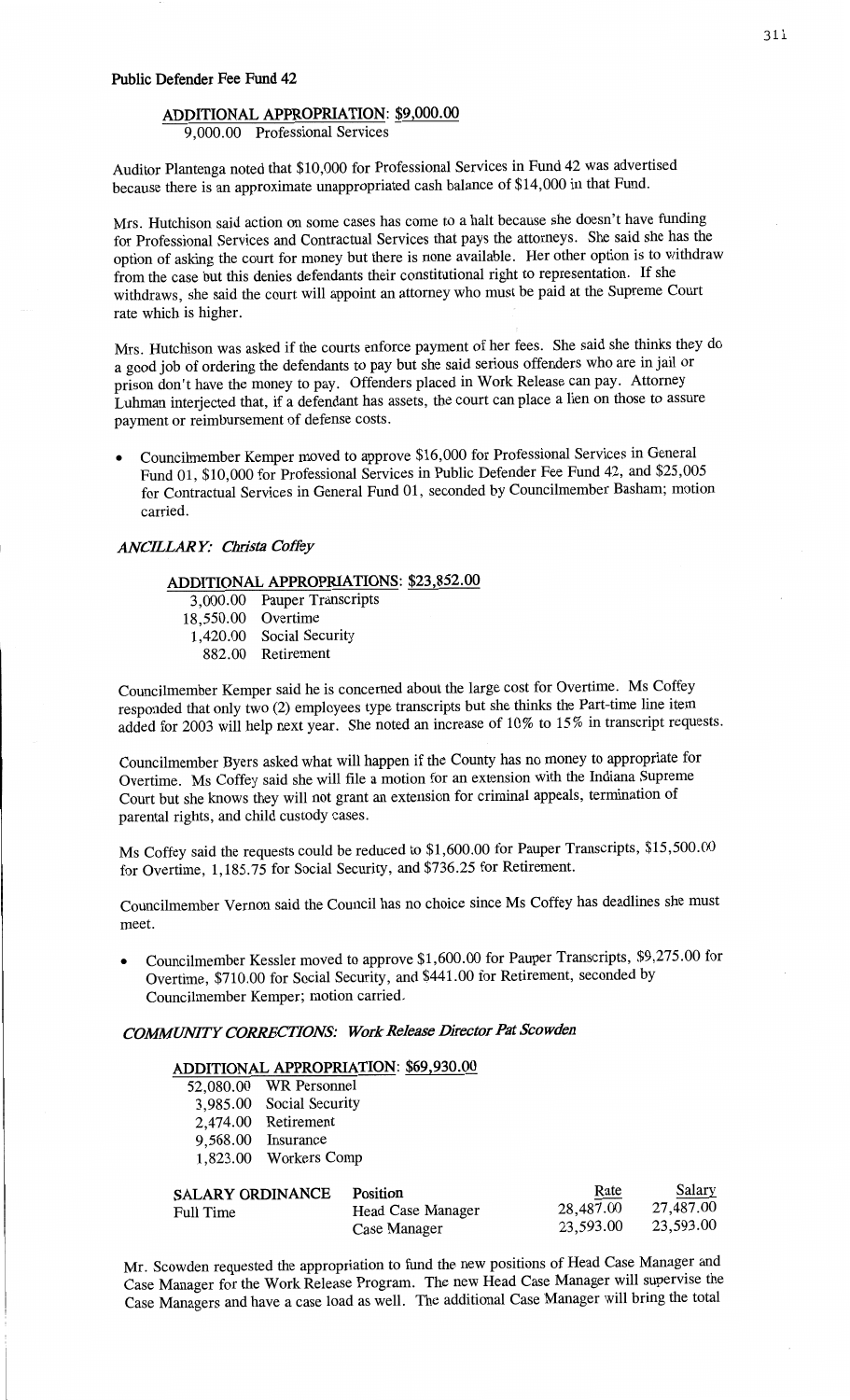to six (6) and **will** enable round-the-clock coverage seven days per week. **These** positions will be paid from Project Income (user fees).

Councilmember Kemper asked if **Community** Corrections Funds can be transferred and used to pay General Fund line items. Attorney Luhman responded that Community Corrections Funds can only be used for their programs. Auditor Plantenga asked if Community Corrections could pay administrative costs to the General Fund. Mr. Scowden **said** he thought they could but those **costs** would **have** to be included in their Budget they submit to the Department of Corrections in November. Attorney **Luhman** suggested working with them now While they are preparing their Budget.

**<sup>0</sup>**Councilmember Basham moved to approve the appropriation for Work Release personnel, seconded by Councilmember Kemper; motion **carried.** 

**<sup>A</sup>**typo in the Salary **Ordinance** was noted. The Total **Annual** Salary for the Head Case Manager **should** be \$28,487.00.

**0** Councilmember Basham moved to approve the Salary Ordinance as corrected, seconded by Councilmember Kemper; motion carried.

## *PROSECUTOR IV-D*

## REDUCTION OF **APPROPRIATION: \$9,045.00**  9,045.00 Receptionist

This reduction request is to correct an error. The IV-D Receptionist was paid from the Prosecutor's Budget instead of the IV-D Budget as intended. Since both departments are in the General Fund, this will balance the budgets.

Councilmember Kessler moved to approve the Reduction of Appropriation, seconded by Councilmember Fruitt; motion carried.

#### *PROSECUTOR*

#### **ADDITIONAL** APPROPRIATION: **\$9,045.00**  9,045 .00 Secretary **H**

**0** Councilmember Kessler moved to approve the Additional Appropriation, seconded by Councilmember **Basham;** motion carried.

## *IHGHWA* Y: Cum *Btidge* Emd 25

**REDUCTION** OF **APPROPRIATION:** \$325,000.00 325,000.00 Bridge #102

**ADDITIONAL** APPROPRIATION: \$325,000.00 325,000.00 Culverts/Bridges—Rehab

The reduction is requested because funds budgeted specifically for Bridge #102 (CR 350 W *@*  CR 10 N) are not needed since it is included in the 2002 Bridge Rehabilitation contract. The additional request will put **those funds** into the Culvert/Bridges-Rehabilitation **line item** where they are **needed.** 

- **0** Councilmember Kessler moved to approve the Reduction of Appropriation, seconded by Councilmember Kemper; motion carried.
- **0** Councilmember Kessler moved to approve the Additional Appropriation, **seconded** by Councilmember Kemper; motion carried.

## *COWSSIONERS' Commissioners'Assismnt* Jennifer *Weston*

#### **ADDITIONAL APPROPRIATION:** \$25,500.00

5,000.00 Unemployment 3,500.00 Other Professional 17,000.00 Postage

**TRANSFER:** \$5 000.00

| From: | 01-34-330000-3000 | Self Insurance | 5,000.00 |
|-------|-------------------|----------------|----------|
| To:   | 01-34-182400      | Unemployment   | 5,000.00 |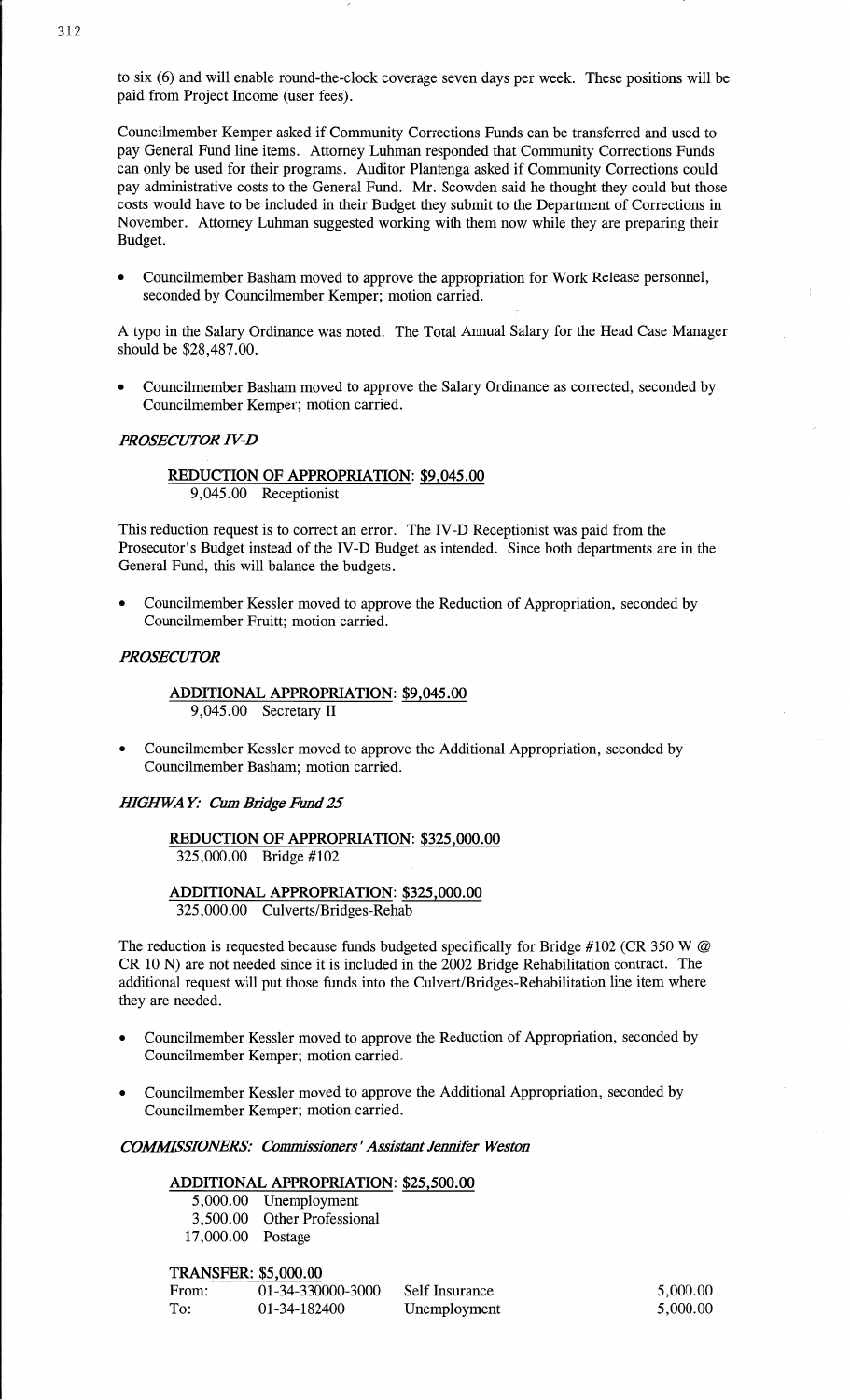Mrs. Weston withdrew the Additional **Appropriation** request because there are sufficient funds to transfer from other **line** items. She requested approval of **a** transfer from Self-Insurance and Unemployment because they are in two different **series** of numbers.

**0** Councihnember **Basham** moved to approve the Transfer, **seconded** by Councilmember Kessler; motion carried.

#### **TCOB/CH:** Commissioners' Assistant Jennifer Weston

## **ADDITIONAL APPROPRIATION: \$99,927.00**

**18,000.00** Telephone 54,250.00 Electric 27,677.00 Heating **Fuel** 

If it is allowable expense, Mrs. Weston said she would request the appropriation for the Telephone Maintenance Contract from Cum Cap Funds in November. It will be necessary to amend the Cum Cap Plan to increase Hardware Maintenance to include this appropriation.

Mrs. Weston said she based her **request** for Electric and Heating Fuel on 2 **%** months' **usage** at the Courthouse, the 629 Building, and TCOB. She noted that our cost for Electric is \$10,000 higher **than** at this time last year, but they can find no one cause for this increase. President Byers thought conservation measures such as **turning** off lights in unoccupied areas should be addressed. Attorney **Luhman pointed** out **that** usage at the 629 **Building** is **different than last**  year because of the **addition** of the Morgue.

Councilmember Kessler moved to approve \$46,000 for Electric and \$13,500 for Heating Fuel, seconded by Councilmember Pruitt; motion carried.

## *TIMQD QUARTER PARKHVG GARAGE REPORT: Commis'sionem '* Asfistant Jennifer *Weston*

The Third Quarter Report showed an approximate increase of \$10,000 in receipts from last quarter. She said the Net amount **won't match** the Fund balance because all revenue is not in from the DEC. The number of employee reserved spaces is down slightly but the monthly DBC reserved spaces is the same. The average number of vehicles per day and the average dollar amount per day are similar to last quarter's numbers. Mrs. Weston noted that **Dennison** has taken over **management** duties from the DEC but is operating under the same contract. Because **Dennison** is **a** large nation-wide company, they **have** the ability to **analyze,** evaluate, and **make**  recommendations for better **operation** of the garage.

#### SHERIFF'S RETIREMENT PLAN: Sheriff William "Smokey" Anderson

Sheriff Anderson requested approval of the First **Amendment** to the **Tippecanoe** County Police Retirement **Plan** that includes **changes** to satisfy IRS requirements. There is no increase in fimding.

Councilmember Vernon moved to approve the First Amendment to the Police Retirement Plan, seconded by Councilmember Kemper; motion carried.

#### **UPCOMING MEETINGS**

| Tuesday, October 15  | 8:00 A.M.    | <b>Revenue Committee Meeting</b>             |
|----------------------|--------------|----------------------------------------------|
| Thursday, November 7 | $11:30$ A.M. | Lunch Meeting with Legislators, Council, and |
| Commissioners        |              |                                              |
| Tuesday, November 12 | Noon         | Joint Meeting with Commissioners and Greg    |
| Guerrettaz           |              |                                              |

Auditor Plantenga was asked to invite Greater Lafayette Progress President Mike **Brooks** and **County Assessor** Bob McKee to discuss the **Inventory** Tax at the meeting on November 7'".

## **LETTER TO DEPARTMENT OF LOCAL GOVERNMENT FINANCE**

**Commissioners'** Assistant Weston submitted a letter addressed to Budget Division **Director Melissa** Henson with signature places for the County Council and County Commissioners. The letter expresses Tippecanoe County's displeasure with the receipt of our revised COIT revenue estimate after the 2003 Budget Hearings were completed. **A** copy will also be sent to Governor O'Bannon.